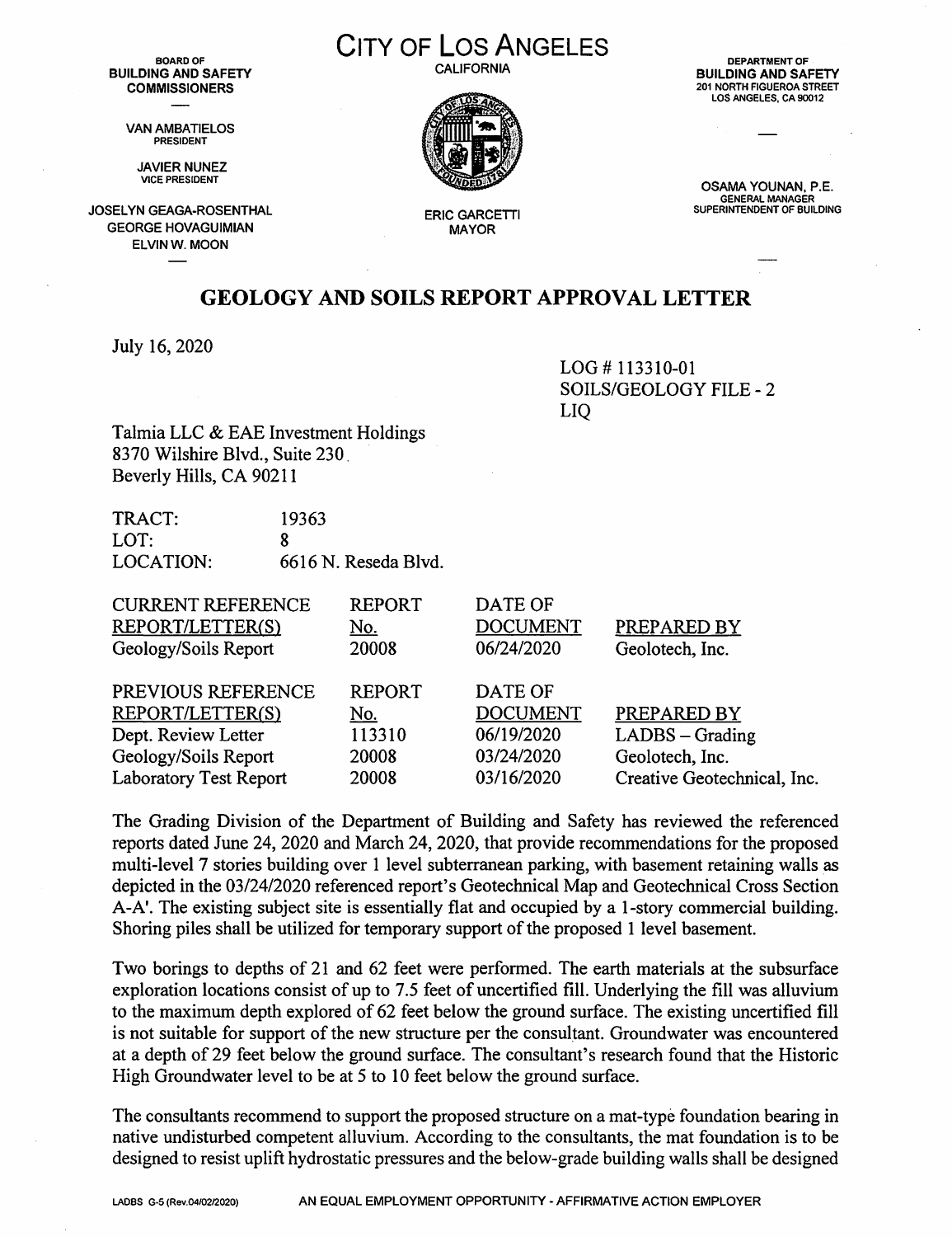Page 2 6616 N. Reseda Blvd.

to resist the hydrostatic pressure that would develop if the groundwater level rose to the ground surface, as recommended on page 23 of the 03/24/2020 report.

The site is located in a designated liquefaction hazard zone as shown on the Seismic Hazard Zones map issued by the State of California. The Liquefaction study included as a part of the 03/24/2020 report demonstrates that the site soils are subject to liquefaction. The earthquake induced total and differential settlements are calculated to be 2.4 and 1.6 inches, respectively (based on  $2/3^{rd}$  the PGA<sub>M</sub>). To mitigate the earthquake induced settlements it is proposed to use a mat foundation. The requirements of the 2020 City of Los Angeles Building Code have been satisfied.

As of January I, 2020, the City of Los Angeles has adopted the new 2020 Los Angeles Building Code (LABC). The 2020 LABC requirements will apply to all projects where the permit application submittal date is after January 1, 2020.

The referenced reports dated June 24, 2020 and March 24, 2020, are acceptable, provided the following conditions are complied with during site development:

(Note: Numbers in parenthesis ( ) refer to applicable sections of the 2020 City of LA Building Code. P/BC numbers refer the applicable Information Bulletin. Information Bulletins can be accessed on the internet at LADBS.ORG.

1. Approval shall be obtained from the Department of Public Works, Bureau of Engineering, Development Services and Permits Program for the proposed removal of support and/or retaining of slopes adjoining to public way (3307.3.2).

6262 Van Nuys Blvd. Ste 351, Van Nuys (818) 374-4605

- 2. In the event tie-back anchors are utilized for shoring purposes that extend beyond the property line, then provide a notarized letter from all adjoining property owners allowing tie-back anchors on their property. (7006.6)
- 3. The project engineering geologist and soils engineer shall review and approve the detailed plans prior to issuance of any permit. This approval shall be by signature on the plans that clearly indicates the soils engineer has reviewed the plans prepared by the design engineer; and, that the plans included the recommendations contained in their reports (7006.1 ).
- 4. All recommendations of the report(s) that are in addition to or more restrictive than the conditions contained herein shall be incorporated into the plans.
- 5. A copy of the subject and appropriate referenced reports and this approval letter shall be attached to the District Office and field set of plans (7006.1). Submit one copy of the above reports to the Building Department Plan Checker prior to issuance of the permit.
- 6. A grading permit shall be obtained for all structural fill and retaining wall backfill (106.1.2).
- 7. All man-made fill shall be compacted to a minimum 90 percent of the maximum dry density of the fill material per the latest version of ASTM D 1557. Where cohesionless soil having less than 15 percent finer than 0.005 millimeters is used for fill, it shall be compacted to a minimum of 95 percent relative compaction based on maximum dry density. Placement of gravel in lieu of compacted fill is only allowed if complying with LAMC Section 91.7011.3.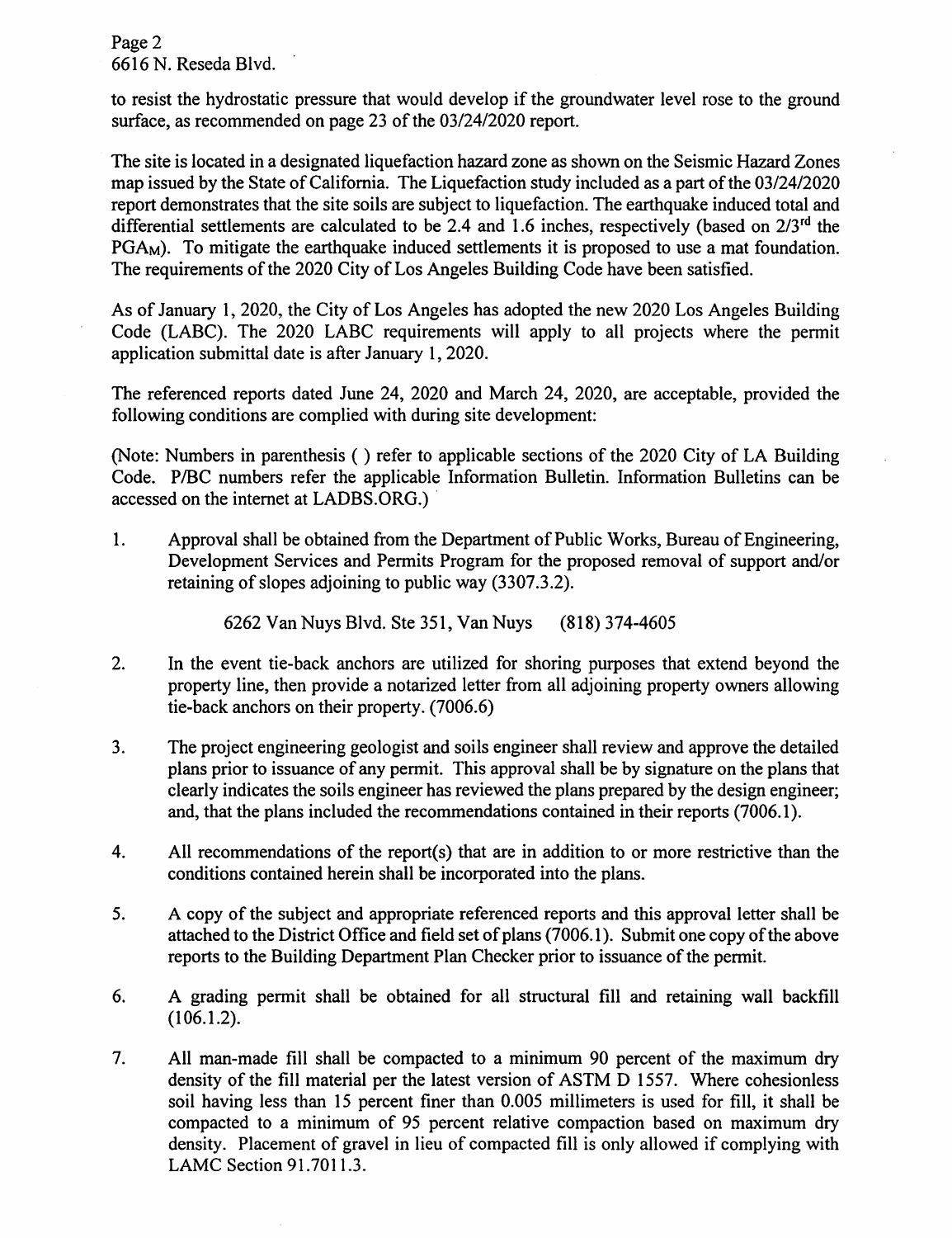Page 3 6616 N. Reseda Blvd.

- 8. Existing uncertified fill shall not be used for support of footings, concrete slabs or new fill (1809.2, 7011.3).
- 9. Drainage in conformance with the provisions of the Code shall be maintained during and subsequent to construction (7013.12).
- 10. Grading shall be scheduled for completion prior to the start of the rainy season, or detailed temporary erosion control plans shall be filed in a manner satisfactory to the Grading Division of the Department and the Department of Public Works, Bureau of Engineering, B-Permit Section, for any grading work in excess of 200 cubic yards (7007.1).

6262 Van Nuys Blvd. Ste 351, Van Nuys (818) 374-4605 .

- 11. All loose foundation excavation material shall be removed prior to commencement of framing (7005.3).
- 12. The applicant is advised that the approval of this report does not waive the requirements for excavations contained in the General Safety Orders of the California Department of Industrial Relations (3301.1).
- 13. Temporary excavations that remove lateral support to the public way, adjacent property, or adjacent structures shall be supported by shoring, as recommended. Note: Lateral support shall be considered to be removed when the excavation extends below a plane projected downward at an angle of 45 degrees from the bottom of a footing of an existing structure, from the edge of the public way or an adjacent property. (3307.3.1)
- 14. Prior to the issuance of any permit that authorizes an excavation where the excavation is to be of a greater depth than are the walls or foundation of any adjoining building or structure and located closer to the property line than the depth of the excavation, the owner of the subject site shall provide the Department with evidence that the adjacent property owner has been given a 30-day written notice of such intent to make an excavation (3307.1).
- 15. The project engineering geologist and soils engineer shall review and approve the shoring plans prior to issuance of the permit (3307.3.2).
- 16. Prior to the issuance of the permits, the soils engineer and/or the structural designer shall evaluate the surcharge loads used in the report calculations for the design of the retaining walls and shoring. If the surcharge loads used in the calculations do not conform to the actual surcharge loads, the soil engineer shall submit a supplementary report with revised recommendations to the Department for approval.
- 17. Unsurcharged temporary excavations over 4 feet exposing fill and alluvium shall be trimmed back at a gradient not exceeding l(H):l(V), as recommended on page 13 of the 03/24/2020 report.
- 18. Temporary shoring shall be designed for the minimum EFP as recommended on page 16 of the March 24, 2020, referenced report; all surcharge loads shall be included into the ·design, as recommended. Total lateral load on shoring piles shall be determined by multiplying the recommended EFP by the pile spacing.
- 19. Shoring shall be designed for a maximum lateral deflection of 0.5 inches, as recommended.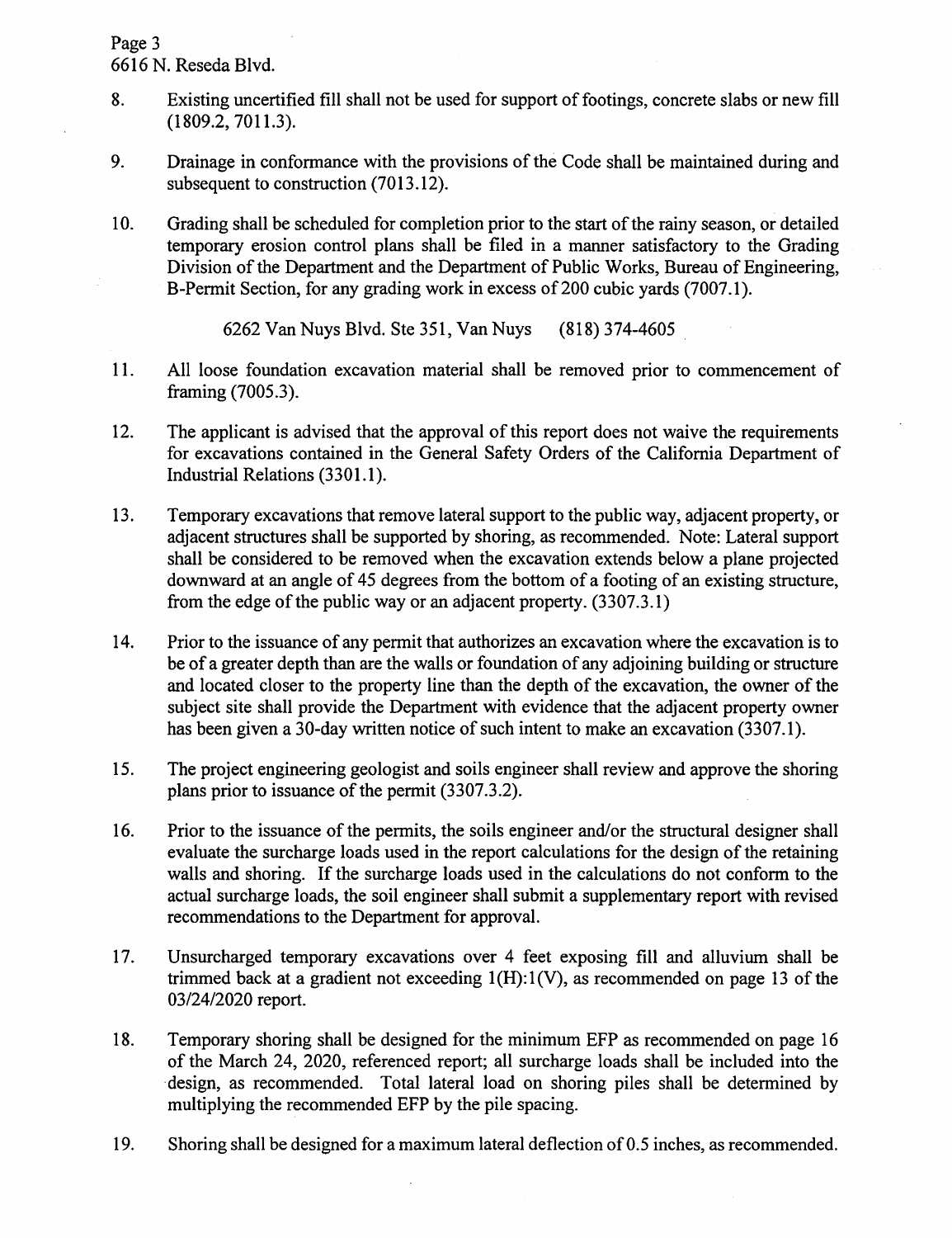Page 4

6616 N. Reseda Blvd.

- 20. A shoring monitoring program shall be implemented to the satisfaction of the soils engineer.
- 21. Proposed shoring soldier piles shall utilize a minimum diameter of 18 inches, as recommended.
- 22. All foundations shall derive entire support from competent alluvium, as recommended and approved by the geologist and soils engineer by inspection.
- 23. The proposed Mat Foundation shall be designed for a minimum thickness of 12 inches, as recommended in the June 24, 2020, referenced report.
- 24. This letter approves exclusively the option in which the structure is designed to withstand hydrostatic pressures, as a measure to control groundwater under permanent conditions.
- 25. The structure shall be supported on a mat foundation designed to resist uplift hydrostatic pressures and the below-grade building walls shall be designed to resist the hydrostatic pressure that would develop if the groundwater level rose to the ground surface, as recommended on page 23 of the 03/24/2020 report.
- 26. The building design shall incorporate provisions for total anticipated differential settlements of 1.975 inches, which include 0.375 and 1.6 inches for static and seismicinduced loads, respectively. (1808.2)
- 27. Special provisions such as flexible or swing joints shall be made for buried utilities and drain lines to allow for differential vertical displacement.
- 28. Slabs on uncertified fill shall be designed as a structural slab (7011.3).
- 29. Slabs placed on approved alluvium shall be at least  $3\frac{1}{2}$  inches thick and shall be reinforced with  $\frac{1}{2}$ -inch diameter (#4) reinforcing bars spaced a maximum of 12 inches on center each way, as recommended.
- 30. Concrete floor slabs placed on expansive soil shall be placed on a 4-inch fill of coarse aggregate or on a moisture barrier membrane.
- 31. The seismic design shall be based on a Site Class D, as recommended. All other seismic design parameters shall be reviewed by LADBS building plan check. According to ASCE 7-16 Section 11.4.8, the long period coefficient (Fv) may be selected per Table 11.4-2 in ASCE 7-16, provided that the value of the Seismic Response Coefficient (Cs) is determined by Equation 12.8-2 for values of the fundamental period of the building (T) less than or equal to l .5Ts, and taken as 1.5 times the value computed in accordance with either Equation 12.8-3 for T greater than l .5Ts and less than or equal to TL or Equation 12.8-4 for T greater than TL. Alternatively, a supplemental report containing a site-specific ground motion hazard analysis in accordance with ASCE 7-16 Section 21.2 shall be submitted for review and approval.
- 32. Retaining walls up to 12 feet in height shall be designed for the lateral earth pressures specified in the section titled "Retaining Walls" starting on page 22 of the 03/24/2020 report. All surcharge loads shall be included into the design.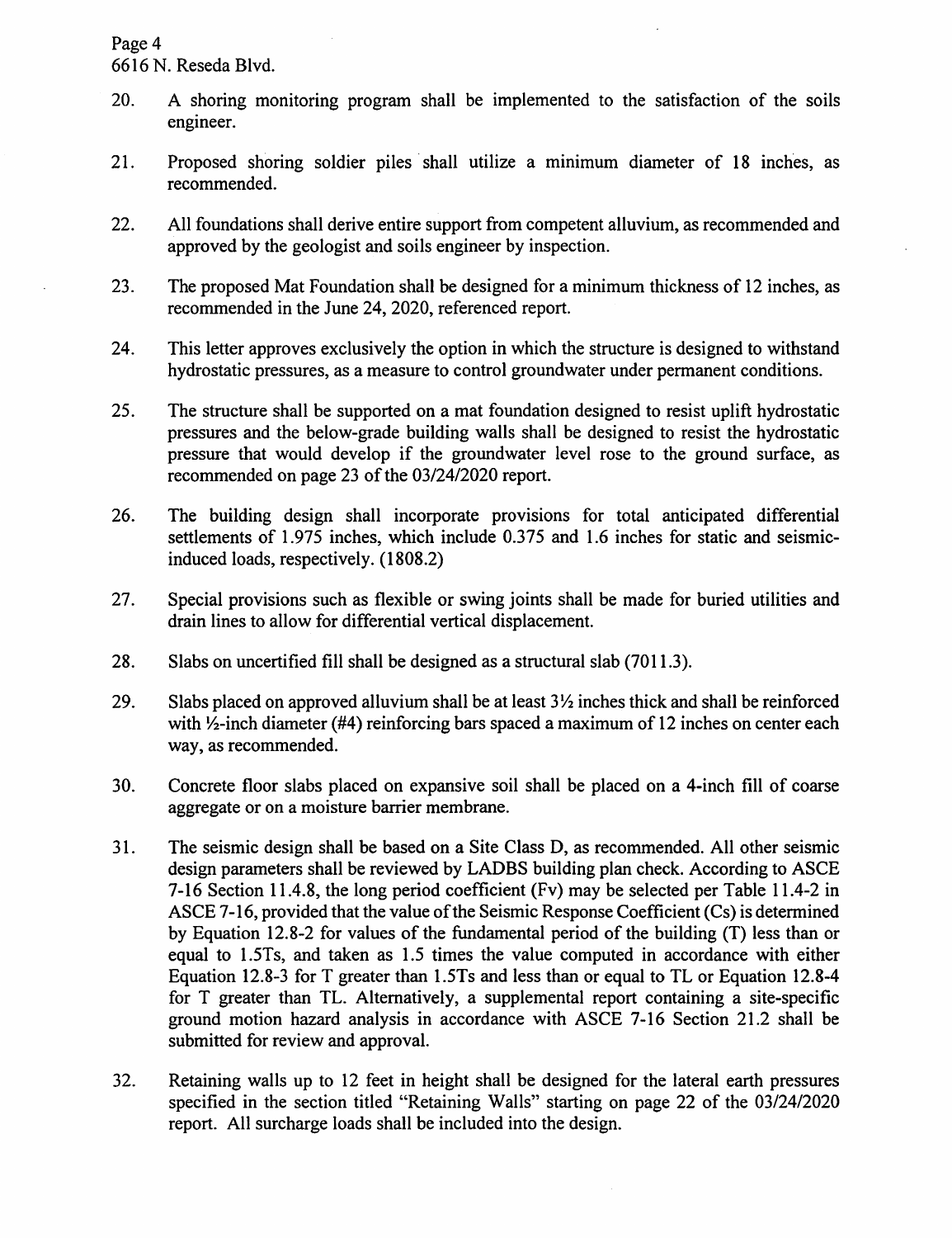## Page 5 6616 N. Reseda Blvd.

- 33. Retaining walls higher than 6 feet shall be designed for lateral earth pressure due to earthquake motions as specified on page 23 of the March 24, 2020, referenced report (1803.5.12).
- 34. Basement walls and other walls in which horizontal movement is restricted at the top shall be designed for at-rest pressure as specified on page 22 of the 03/24/2020 report (1610.1). All surcharge loads shall be included into the design.
- 35. All retaining walls shall be provided with a standard surface backdrain system and all drainage shall be conducted in a non-erosive device to the street in an acceptable manner (7013.11).
- 36. With the exception of retaining walls designed for hydrostatic pressure, all retaining walls shall be provided with a subdrain system to prevent possible hydrostatic pressure behind the wall. Prior to issuance of any permit, the retaining wall subdrain system recommended in the soils report shall be incorporated into the foundation plan which shall be reviewed and approved by the soils engineer of record (1805.4).
- 3 7. Installation of the subdrain system shall be inspected and approved by the soils engineer of record and the City grading/building inspector (108.9).
- 38. Basement walls and floors shall be waterproofed/damp-proofed with an LA City approved "Below-grade" waterproofing/damp-proofing material with a research report number (104.2.6).
- 39. Prefabricated drainage composites (Miradrain, Geotextiles) may be only used in addition to traditionally accepted methods of draining retained earth.
- 40. Where the ground water table is lowered and maintained at an elevation not less than 6 inches below the bottom of the lowest floor, or where hydrostatic pressures will not occur, the floor and basement walls shall be damp-proofed. Where a hydrostatic pressure condition exists, and the design does not include a ground-water control system, basement walls and floors shall be waterproofed. (1803.5.4, 1805.1.3, 1805.2, 1805.3)
- 41. The structure shall be connected to the public sewer system per P/BC 2020-027.
- 42. All roof, pad and deck drainage shall be conducted to the street in an acceptable manner in non-erosive devices or other approved location in a manner that is acceptable to the LADBS and the Department of Public Works (7013.10).
- 43. An on-site storm water infiltration system at the subject site shall not be implemented, as recommended.
- 44. All concentrated drainage shall be conducted in an approved device and disposed of in a manner approved by the LADBS (7013.10).
- 45. The project engineering geologist and soils engineer shall inspect all excavations to determine that conditions anticipated in the report have been encountered and to provide recommendations for the correction of hazards found during grading (7008, 1705.6 & 1705.8).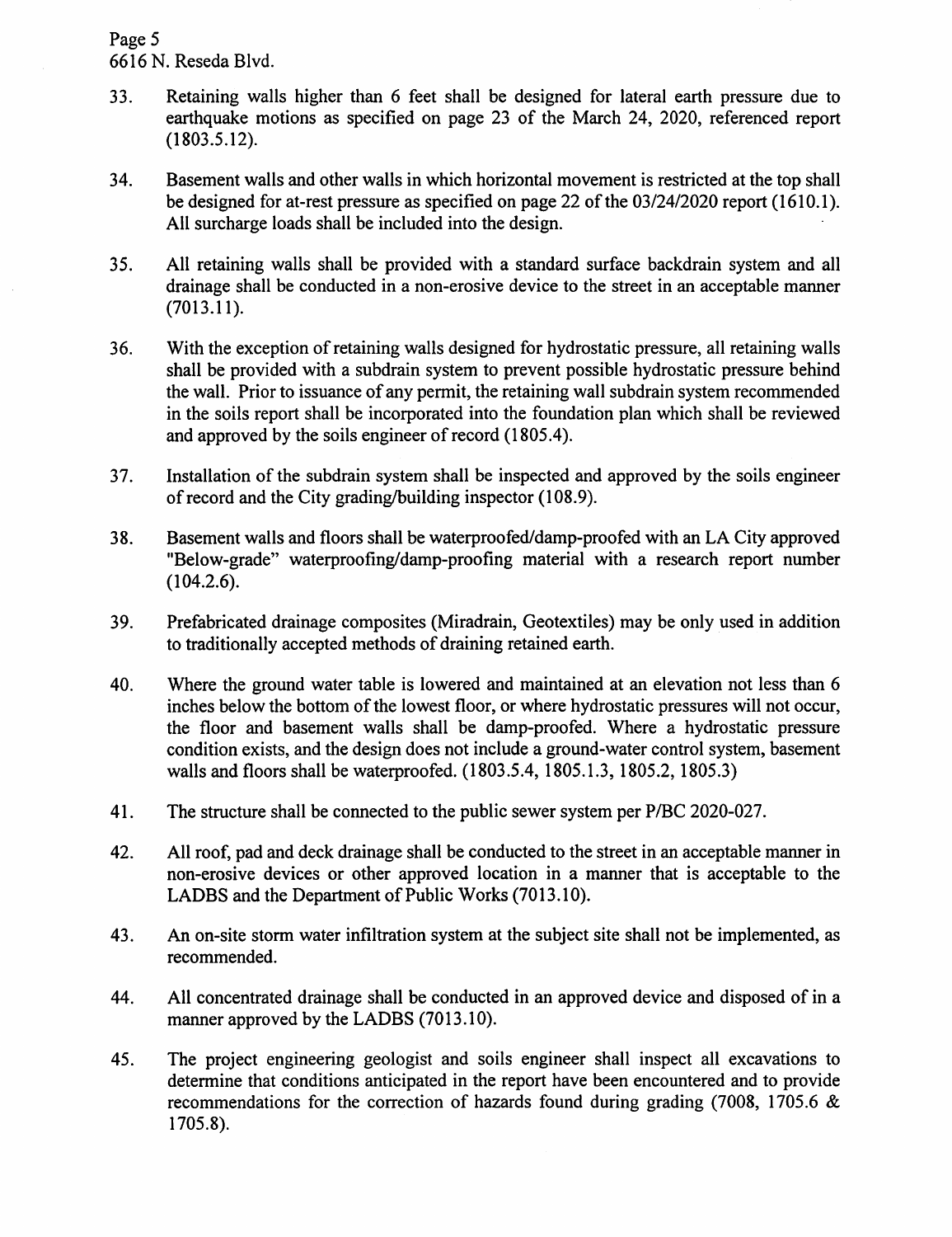## Page 6 6616 N. Reseda Blvd.

- 46. Prior to pouring concrete, a representative of the consulting soils engineer shall inspect and approve the footing excavations. The representative shall post a notice on the job site for the LADBS Inspector and the Contractor stating that the work inspected meets the conditions of the report. No concrete shall be poured until the LADBS Inspector has also inspected and approved the footing excavations. A written certification to this effect shall be filed with the Grading Division of the Department upon completion of the work. (108.9 & 7008.2)
- 47. Prior to excavation an initial inspection shall be called with the LADBS Inspector. During the initial inspection, the sequence of construction; shoring; pile excavation; protection fences: and, dust and traffic control will be scheduled (108.9.1).
- 48. Installation of shoring and/or pile excavations shall be performed under the inspection and approval of the soils engineer and deputy grading inspector (1705.6, 1705.8).
- 49. The installation and testing of tie-back anchors shall comply with the recommendations included in the report or the standard sheets titled "Requirement for Tie-back Earth Anchors", whichever is more restrictive. [Research Report #23835]
- 50. Prior to the placing of compacted fill, a representative of the soils engineer shall inspect and approve the bottom excavations. The representative shall post a notice on the job site for the LADBS Inspector and the Contractor stating that the soil inspected meets the conditions of the report. No fill shall be placed until the LADBS Inspector has also inspected and approved the bottom excavations. A written certification to this effect shall be included in the final compaction report filed with the Grading Division of the Department. All fill shall be placed under the inspection and approval of the soils engineer. A compaction report together with the approved soil report and Department approval letter shall be submitted to the Grading Division of the Department upon completion of the compaction. In addition, an Engineer's Certificate of Compliance with the legal description as indicated in the grading permit and the permit number shall be included

 $(7011.3)$ . FOR

JEFFREY T. WILSON GLEN RAAD Engineering Geologist I

Geotechnical Engineer I

LogNo.113310-01 213-482-0480

cc: Land Use Developers, Applicant Geolotech, Inc., Project Consultant Creative Geotechnical, Inc., Project Consultant VN District Office